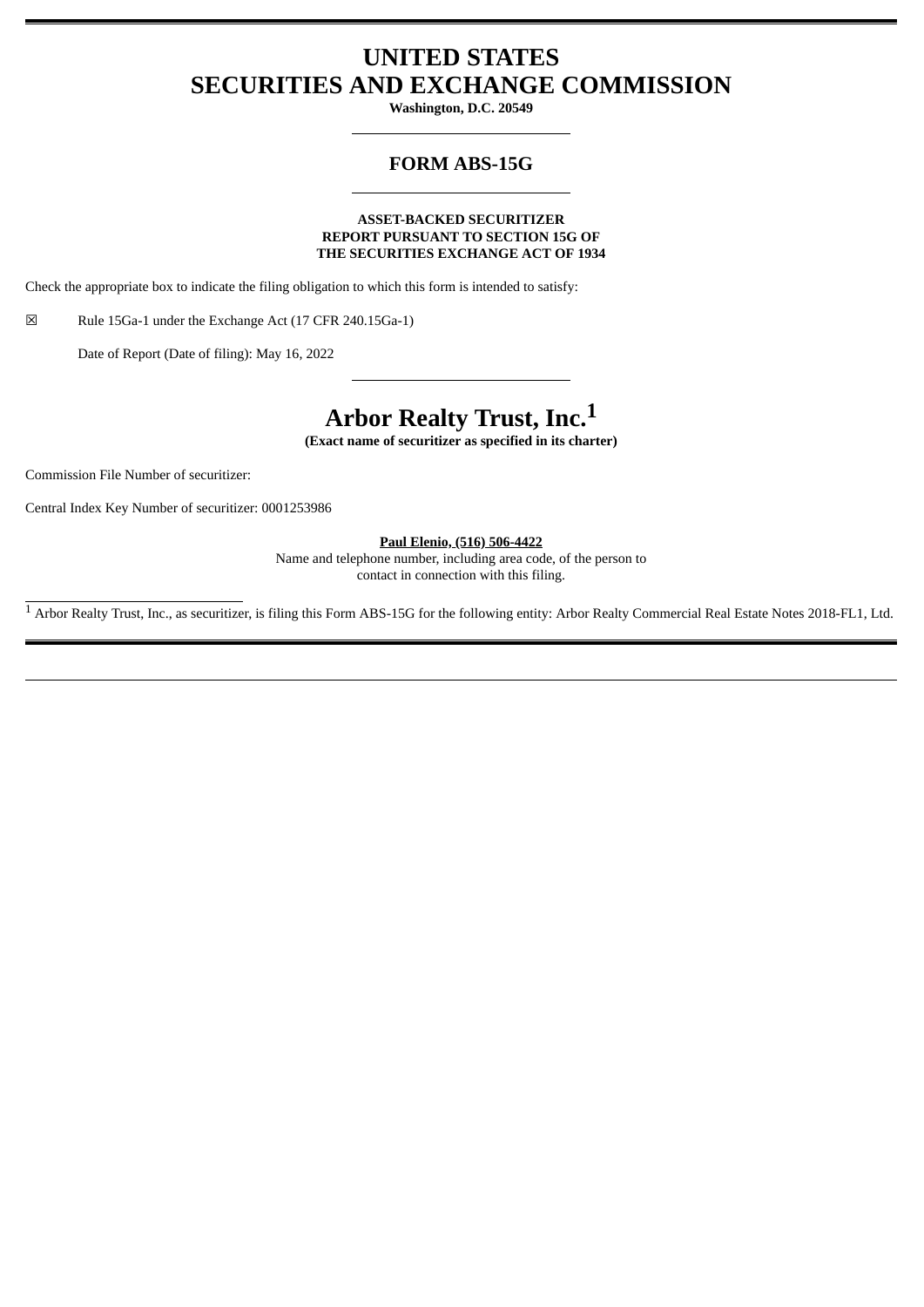### **Item 1.03 Notice of Termination of Duty to File Reports under Rule 15Ga-1**

Pursuant to Rule 15Ga-1, Arbor Realty Trust, Inc., as securitizer (the "Securitizer"), is filing this Form ABS-15G to give notice of termination of its duty to file reports under Rule 15Ga-1 for the following affiliated entity:

Arbor Realty Commercial Real Estate Notes 2018-FL1, Ltd.

The last payment on the last asset-backed security issued by Arbor Realty Commercial Real Estate Notes 2018-FL1, Ltd. was on February 15, 2022.